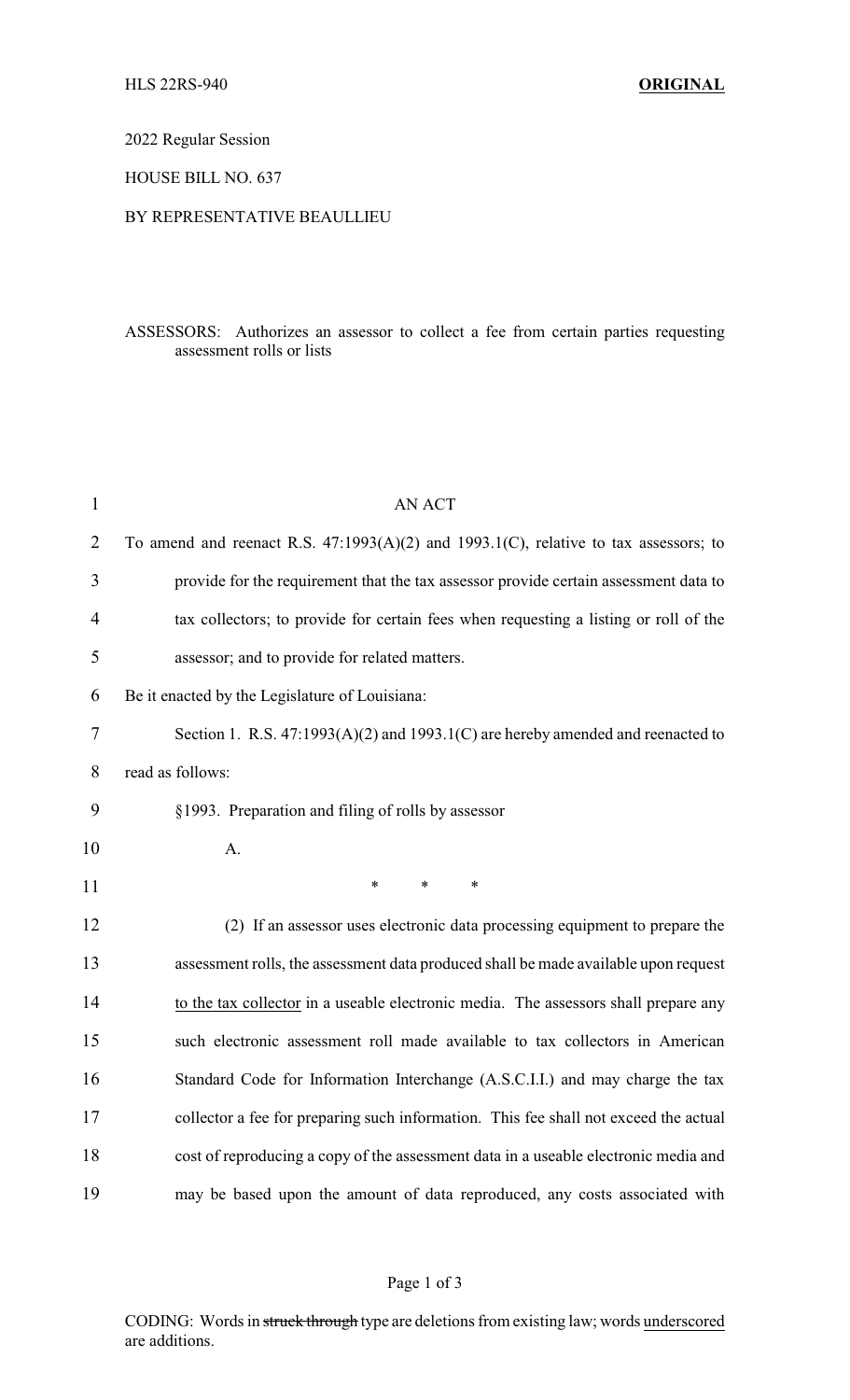| $\mathbf{1}$ | converting to A.S.C.I.I., the amount of time required to reproduce the data, and any  |
|--------------|---------------------------------------------------------------------------------------|
| 2            | office supplies utilized in compiling and reproducing the data.                       |
| 3            | *<br>*                                                                                |
| 4            | §1993.1. Additional duties of assessors; deposit of funds; reimbursement of costs     |
| 5            | by municipalities                                                                     |
| 6            | *<br>*<br>∗                                                                           |
| 7            | $C(1)$ If any municipality or private party requests a listing or roll of the         |
| 8            | assessor, the assessor shall be entitled to demand and receive from such municipality |
| 9            | reimbursement to the assessor's salary and expense fund in the following amounts:     |
| 10           | (a) For a municipality requesting a listing or the assessment roll maintained         |
| 11           | by the assessor, the municipality shall be charged an amount not to exceed one dollar |
| 12           | per listing for the first five thousand listings.                                     |
| 13           | (b) For a private party requesting a listing or the assessment roll maintained        |
| 14           | by the assessor, the private party shall be charged an amount not to exceed two       |
| 15           | dollars per listing for the first five thousand listings.                             |
| 16           | (c) For each listing greater than five thousand, there shall be an additional         |
| 17           | reimbursement not to exceed fifty cents per listing for municipalities and an         |
| 18           | additional reimbursement not to exceed one dollar per listing for private parties.    |
| 19           | (2) However, in each parish the assessor may be entitled to a reimbursement           |
| 20           | to the assessor's salary and expense fund, in an amount to be determined by the       |
| 21           | assessor but in no case to exceed the provisions of this Subsection.                  |
|              |                                                                                       |

## DIGEST

The digest printed below was prepared by House Legislative Services. It constitutes no part of the legislative instrument. The keyword, one-liner, abstract, and digest do not constitute part of the law or proof or indicia of legislative intent. [R.S. 1:13(B) and 24:177(E)]

HB 637 Original 2022 Regular Session Beaullieu

**Abstract:** Specifies that an assessor is only required to produce assessment data in usable electronic media to the tax assessor and provides for certain fees for copies of listings or assessment rolls.

Present law provides that if an assessor uses electronic data processing equipment to prepare the assessment rolls, the assessment data shall be made available upon request in a useable electronic media. Further provides that the assessor may charge the tax collector a fee for